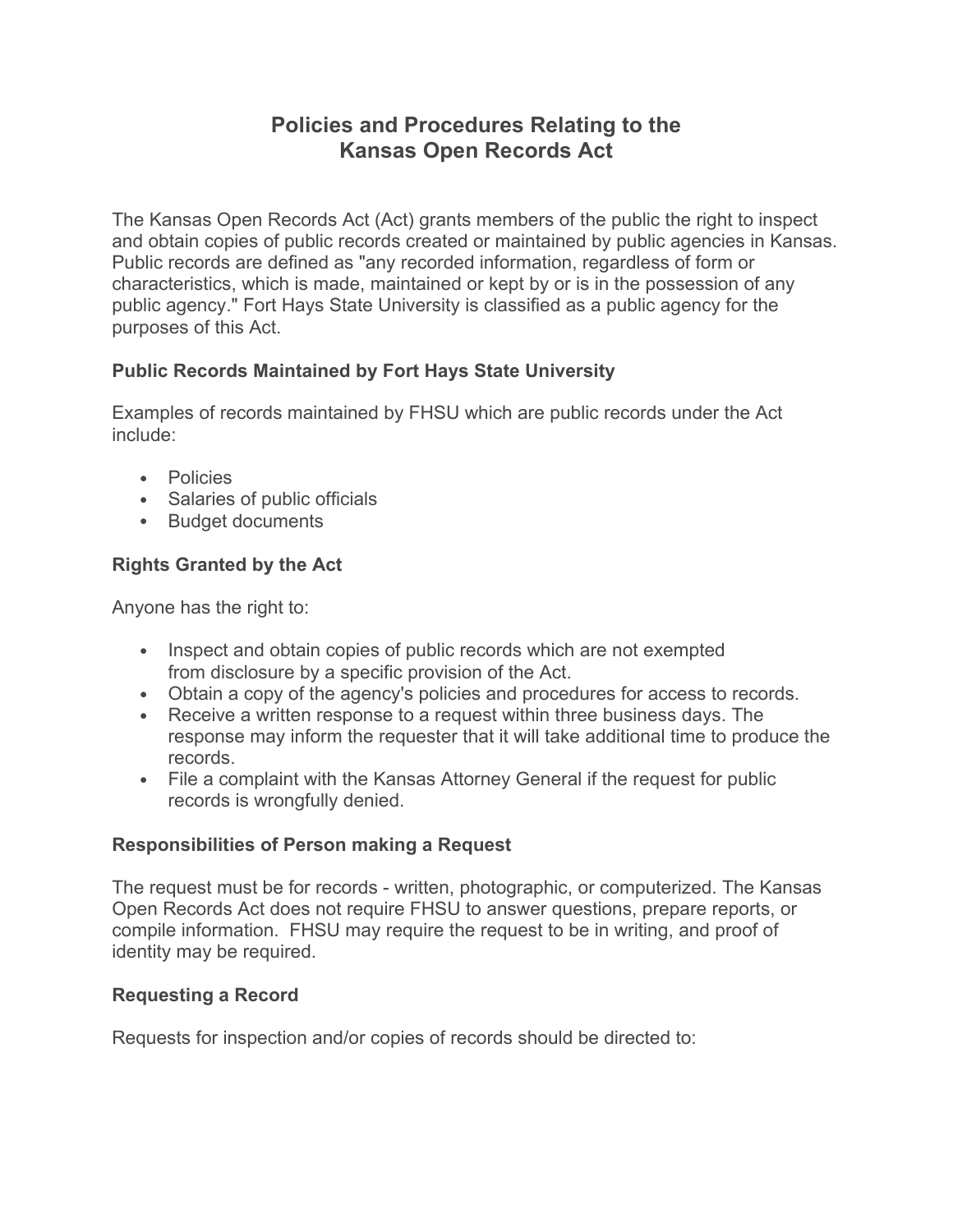Joseph Bain Custodian of Public Records/Freedom of Information Officer Office of the President Fort Hays State University 600 Park Street Hays, KS 67601

A written request to obtain public records must include the following:

- Name
- Mailing address
- Daytime telephone number
- Fax number, if applicable
- A specific description of the records requested.

Records may be inspected during regular office hours, which are from 8 a.m. to 4:30 p.m on all business days, excluding Saturdays, Sundays, and official holidays.

#### **Delayed and/or denied requests**

All efforts will be made to process a request for public records as soon as it is received; however, some requests may be delayed or denied if:

- More information is needed in order to retrieve the records.
- Legal issues must be addressed before the records are released.
- The requested records are archived or stored off site.
- The volume of records requested is large and will take time to duplicate.

Requests may be denied in whole or in part if:

- The requested records do not exist.
- The requested records are exempt from disclosure by law.
- The request is unclear and more information is needed.
- The request places an unreasonable burden on FHSU.
- The custodian of the records has reason to believe that repeated requests are intended to disrupt the essential functions of FHSU.

If the request is delayed or denied, a written explanation for the delay or denial will be provided within three business days.

Copies of radio or recording tapes or disks, video tapes or films, pictures slides, graphics, illustrations or similar audio or visual items or devices shall not be required to be furnished unless such items or devices were shown or played to a public meeting of the Kansas Board of Regents or other public body.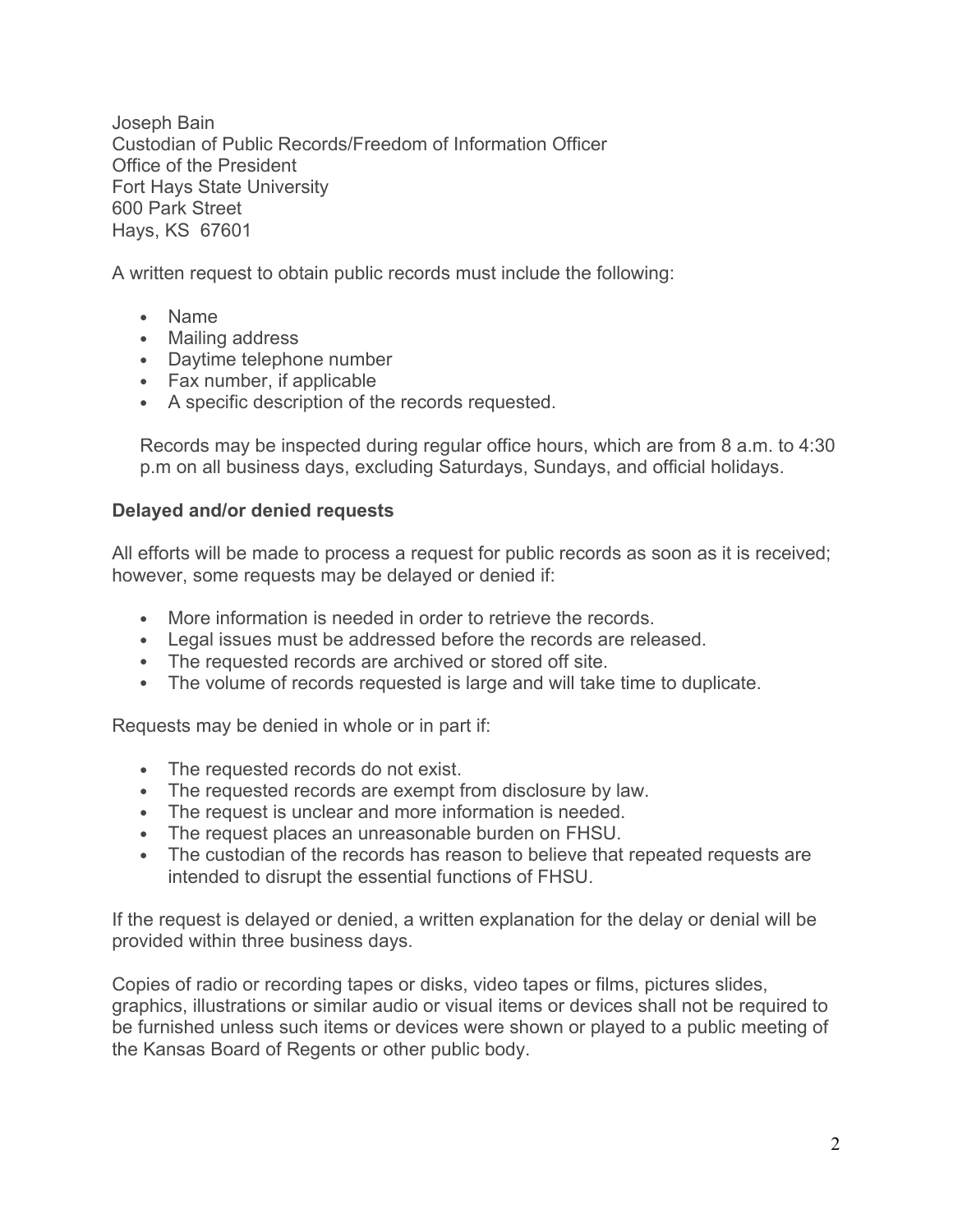#### **Charges and fees**

Fees shall be charged for access to and the copying of public records. Fees for copies shall equal the actual cost of furnishing copies, including the cost of staff time required to perform or supervise the copying. Fees for providing access to computer records shall include the cost of computer services, including staff time required. Pre-payment of all fees may be required prior to fulfilling a request.

In accordance with this provision and the Kansas Open Records Act, K.S.A. 45-215 et seq., the following fees may be charged for providing access to or furnishing copies of public records:

- Photocopies: \$.25 per page
- Scanned data: \$.25 per page
- Mailing: \$1.40
- Postage: Actual cost
- Fax: \$.90 per page
- CD/Floppy: \$.60 each
- Access/Inspection Costs: \$32.25 per hour
- Computer Access: \$50 per hour

#### **Exceptions to the Open Records Act**

The Kansas Open Records Act recognizes that certain records contain private or privileged information.

The Act lists several exceptions, including but not limited to:

- Personnel records of public employees
- Medical treatment records
- Records protected by attorney/client privilege
- Records closed by the rules of evidence
- Records containing personal information compiled for census purposes
- Notes and preliminary drafts
- Criminal investigation records
- Proprietary business information

A complete list of exemptions can be found in K.S.A. 45-221.

#### **List of Name and Addresses**

Pursuant to K.S.A. 2008 Supp. 45-230, no person is allowed to knowingly sell, give or receive, for the purpose of selling or offering for sale any property or service to persons listed therein, any list of names and addresses contained in or derived from public records except under limited exceptions. Therefore, before any request for contact or directory information of any group of persons is granted by FHSU, the requestor will be